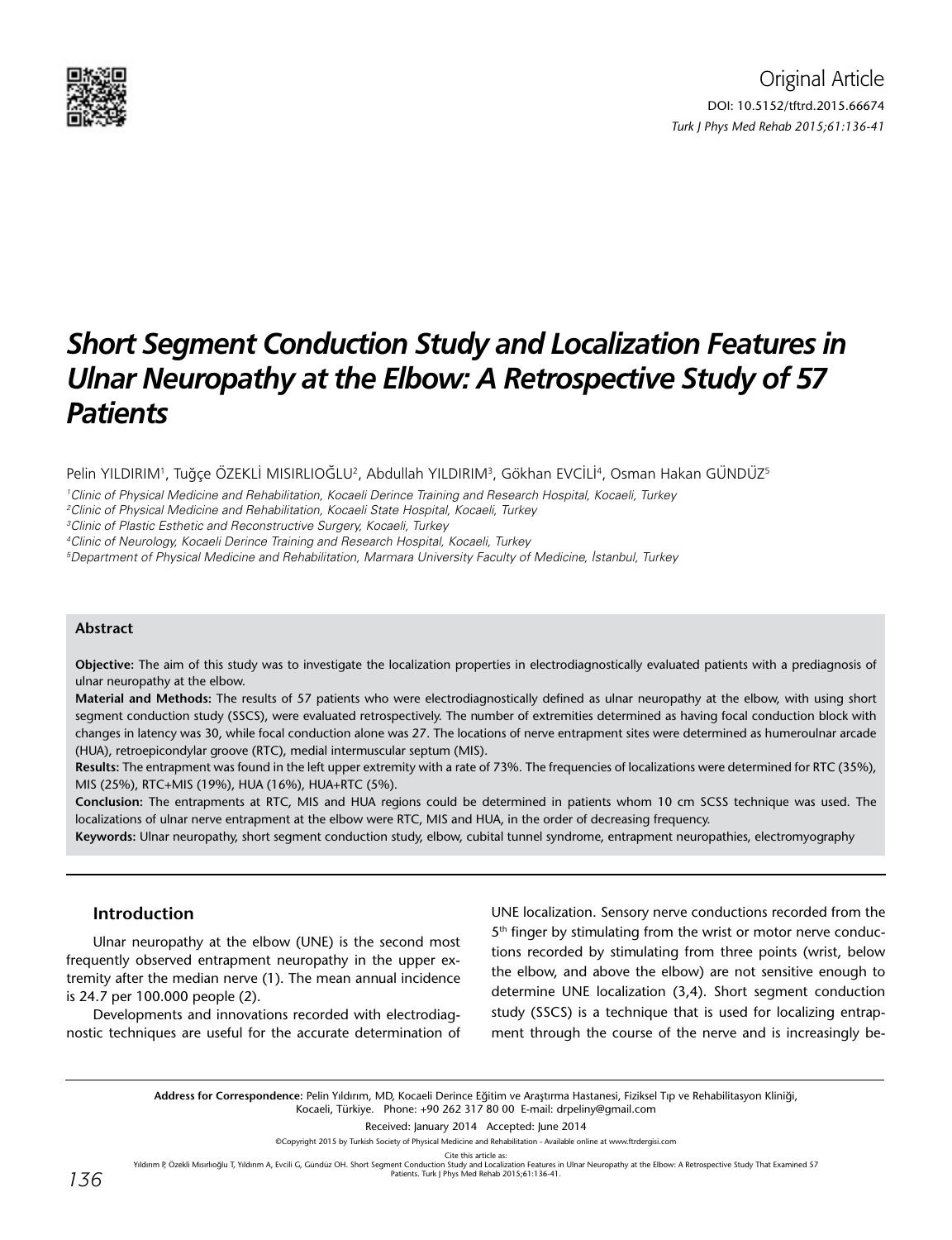coming more common. It has played a role in the increase of diagnostic sensitivity (5,6). Latency differences in short segments and reference values of conduction velocity have been revealed in a study conducted recently (7). A detailed electrophysiological examination including SSCS, in patients with UNE can influence the decision of conservative or surgical treatment and the technique of surgical treatment to be applied (8).

Changes in lifestyle, which lead to recurrent flexion of the elbow and occur with recently improving technology (increasing use of mobile phones, tablet computers and applications, computer games, etc.), have caused an increase in the frequency of UNE (9). It is thought that UNE mostly develops in the humeroulnar arcade (HUA) and/or retroepicondylar groove (RTC) (8,10-12). In addition, to our knowledge, there is no study conducted after these technological developments, in which the frequency of UNE localizations has been investigated.

The aim of this study was to examine the frequency of UNE localizations using the recent reference values that have been revealed retrospectively and the SSCS technique.

# **Material and Methods**

## **Electrodiagnostic Study**

The data of 57 patients (among 92 patients) who were evaluated with the pre-diagnosis of ulnar neuropathy in the electroneuromyography (ENMG) laboratory and who were consistent with UNE were used, and the results were retrospectively examined. The ethics committee approval for the study was received from Kocaeli University.

The study included patients whose differential diagnosis of cervical radiculopathy and/or brachial plexopathy was made based on clinical examinations and whose pre-diagnosis was UNE. The patients who had atrophy and remarkable muscle strength loss in the intrinsic muscles and required a needle electromyography (EMG) study and those who had the electrodiagnostic findings of polyneuropathy were excluded from the study. All electrodiagnostic studies were conducted by the same researcher (P.Y.). Nihon Kohden MEB-9400K (Nihon-Kohden Corp, Tokyo, Japan, 2011) system was used in the study. For motor conduction studies, the filter settings were adjusted between 20 Hz and 10 kHz, stimulation frequency was 1 Hz, and the duration of stimulation was 0.2 msn. For sensory conduction studies, the filter settings were between 20 Hz and 2 kHz, stimulation frequency was 1 Hz, and the duration of stimulation was 0.2 msn. During the procedure, the room temperature was maintained at approximately 25°C, and the skin temperature was maintained between 31 and 34°C.

In the median motor conduction study, the recording was made from the abductor pollicis brevis. Distal latency, amplitude, and nerve conduction velocity values were calculated. The median and ulnar sensory conductions were antidromically recorded from the  $3<sup>rd</sup>$  and  $5<sup>th</sup>$  fingers, respectively. For the ulnar motor response, the recording was made from the abductor digiti minimi muscle, and distal latency, amplitude, and nerve conduction velocity were subsequently calculated by stimulating the wrist and below the wrist.

SSCSs were performed when the shoulder was in abduction and external rotation and the elbow was in 70–90 degrees of flexion. The middle point of the line on the ulnar groove between the olecranon and medial epicondyle was taken as the reference point. In addition, points 4 cm distal and 6 cm proximal to this point were marked with 2 cm intervals. For preventing distal spread and stabilizing stimulation at a specific point, supramaximal stimulation and adequate pressure were applied (4). According to this, five short segments were obtained: first segment: 4 cm distal to the elbow–2 cm distal to the elbow; second segment: 2 cm distal to the elbow–the elbow; third segment: the elbow–2 cm proximal to the elbow; fourth segment: 2 cm proximal to the elbow–4 cm proximal to the elbow; and fifth segment: 4 cm proximal to the elbow–6 cm proximal to the elbow (7).

The compound muscle action potential (CMAP) was recorded from the abductor digiti minimi muscle. Latencies were calculated from the beginning of the stimulation to the beginning of the CMAP, and amplitudes were calculated from the middle line to the negative peak. Latencies and amplitudes were recorded for the five segments mentioned above.

Electrodiagnostic studies of 96 upper extremities of 92 patients were performed with the SSCS technique routinely applied in our electrodiagnosis laboratory and with the technique explained above. In addition, they were retrospectively re-evaluated with reference values that were recently revealed. Based on this evaluation, for latency change, the values above 0.5 msn in the  $1<sup>st</sup>$ ,  $4<sup>th</sup>$ , and  $5<sup>th</sup>$  segments; above 0.6 msn in the  $2<sup>nd</sup>$  segment; and above 0.7 msn in the  $3<sup>rd</sup>$  segment were accepted to be significant (7). For amplitude change, a decrease over 20% was interpreted in favor of focal conduction block, as recommended by the American Association of Neuromuscular and Electrodiagnostic Medicine (13).

### **Anatomic Naming**

In this study, the entrapments in the medial epicondyle distal were considered as HUA lesions (cubital tunnel syndrome), which was the terminology used by Campbell (14). The entrapments in the immediate proximity of the medial epicondyle were evaluated as RTC, and the ones ≥2 cm proximal were evaluated as the medial intermuscular septum (MIS) entrapment (15).

In the results based on latency and amplitude changes, the classification of entrapments was performed as HUA when abnormal conduction was in the  $1<sup>st</sup>$  and  $2<sup>nd</sup>$  segments, as RTC when it was in the 3<sup>rd</sup> segment, and as MIS when it was in the  $4<sup>th</sup>$  and  $5<sup>th</sup>$  segments (14, 15).

### **Statistical Analysis**

For statistical analysis, the Statistical Package for the Social Sciences 15.0 (SPSS, Inc., Chicago, IL, USA) for Windows software was used. Descriptive statistics were presented as number and percentage for categorical variables and as mean, minimum, and maximum values for numerical variables.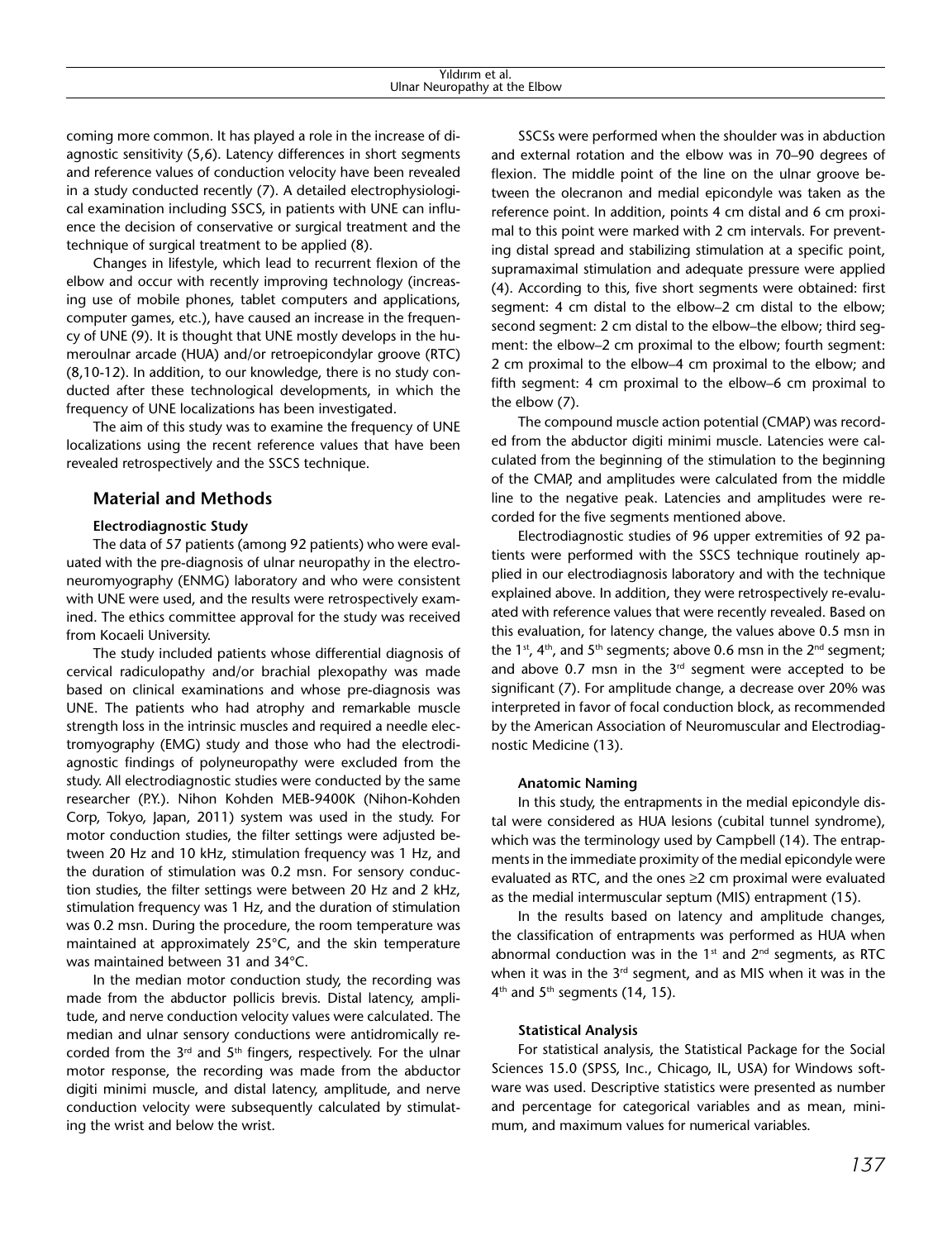# **Results**

Of 96 upper extremities of 92 patients, 57 (the mean age 42±10.9 years) were found to be consistent with UNE. Of these patients, 32 were female and 25 were male. Entrapment was detected in the left upper extremity at the rate of 73%.

Pathological findings obtained from SSCSs and including latency and amplitude changes are given in Table 1 and Table 2. All the electrophysiological findings are presented in Table 3.

| Table 1. The values of pathological latency (msn) changes in short<br>segments |      |      |      |      |  |  |  |
|--------------------------------------------------------------------------------|------|------|------|------|--|--|--|
|                                                                                | Min. | Max. | М.   | SD   |  |  |  |
| $HUA - 1$ (n=2                                                                 | 0.51 | 0.74 | 0.62 | 0.16 |  |  |  |
| $HUA - 2(n=9)$                                                                 | 0.62 | 1.82 | 0.85 | 0.35 |  |  |  |
| RTC $(n=29)$                                                                   | 0.70 | 1.88 | 0.96 | 0.29 |  |  |  |
| $MIS - 1(n=21)$                                                                | 0.50 | 1.36 | 0.71 | 0.24 |  |  |  |
| $MIS - 2(n=2)$                                                                 | 0.72 | 1.56 | 1.14 | 0.59 |  |  |  |

HUA - 1, humeroulnar arcade - 1: 4 cm distal to the elbow–2 cm distal to the elbow; HUA - 2, humeroulnar arcade - 2: 2 cm distal to the elbow–the elbow; RTC, retroepicondylar groove: the elbow–2 cm proximal to the elbow; MIS - 1, medial intermuscular septum - 1: 2 cm proximal to the elbow–4 cm proximal to the elbow; MIS - 2, medial intermuscular septum - 2: 4 cm proximal to the elbow–6 cm proximal to the elbow; Min: minimum; Max: maximum; M: mean; SD: standard deviation

| short segments  | Table 2. The values of pathological amplitude difference (%) in |      |      |           |  |  |
|-----------------|-----------------------------------------------------------------|------|------|-----------|--|--|
|                 | Min.                                                            | Max. | М.   | <b>SD</b> |  |  |
| $HUA - 1$ (n=1) | 21.2                                                            | 21.2 | 21.2 |           |  |  |
| $HUA - 2(n=4)$  | 25.1                                                            | 47.7 | 32.3 | 10.3      |  |  |
| RTC $(n=15)$    | 20.1                                                            | 41.7 | 28.6 | 6.1       |  |  |
| $MIS - 1(n=9)$  | 22.6                                                            | 78.2 | 37.3 | 18.7      |  |  |
| $MIS - 2(n=2)$  | 21.6                                                            | 22.3 | 21.9 | 0.5       |  |  |

HUA - 1, humeroulnar arcade - 1: 4 cm distal to the elbow–2 cm distal to the elbow; HUA - 2, humeroulnar arcade - 2: 2 cm distal to the elbow–the elbow; RTC, retroepicondylar groove: the elbow–2 cm proximal to the elbow; MIS - 1, medial intermuscular septum - 1: 2 cm proximal to the elbow–4 cm proximal to the elbow; MIS - 2, medial intermuscular septum - 2: 4 cm proximal to the elbow–6 cm proximal to the elbow; Min: minimum; Max: maximum; M: mean; SD: standard deviation

## **Table 4. Distributions of UNE with latency change accompanied by focal conduction block and with only latency change**

|                       | Latency change and<br>focal conduction block | Latency<br>change |
|-----------------------|----------------------------------------------|-------------------|
| Number of extremities | 30                                           | 27                |
| Age (m, min-max)      | 39 (21-64)                                   | 44 (23-70)        |
| Gender (F, % / M, %)  | 17(57)/13(43)                                | 15(55)/12(45)     |
| Right / Left $(n, %)$ | 8(27) / 18(73)                               | 7(26)/23(74)      |
| $HUA$ (n, %)          | 4(15)                                        | 5(18)             |
| RTC (n, %)            | 8(30)                                        | 12 (44)           |
| MIS(n, %)             | 8(30)                                        | 6(23)             |
| $HUA+RTC$ (n, %)      | 1(3)                                         | 2(7)              |
| RTC+MIS $(n, %)$      | 6(22)                                        | 5(18)             |

UNE: ulnar neuropathy at the elbow; HUA: humeroulnar arcade; RTC: retroepicondylar groove; MIS: medial intermuscular septum; HUA+RTC: entrapment in humeroulnar arcade and retroepicondylar groove together; RTC+MIS: entrapment in retroepicondylar groove and medial intermuscular septum together; F: female; M: male

## **Table 5. Localization features of UNE**

|                  | Female                 |                        | Male            | <b>Total</b>     |            |
|------------------|------------------------|------------------------|-----------------|------------------|------------|
|                  | Right<br>$n=8$         | Left<br>$n=24$         | Right<br>$n=6$  | Left<br>$n = 19$ | $n=57$     |
| HUA (n, %)       | $\mathbf{0}$<br>(0)    | 5<br>(21)              | 2<br>(33)       | 2<br>(10)        | 9<br>(16)  |
| RTC (n, %)       | 4<br>(50)              | 10<br>(42)             | 2<br>(33)       | 4<br>(21)        | 20<br>(35) |
| MIS (n, %)       | $\overline{4}$<br>(50) | $\overline{4}$<br>(16) | (17)            | 5<br>(26)        | 14<br>(25) |
| HUA+RTC (n, %)   | 0<br>(0)               | 0<br>(0)               | $\Omega$<br>(0) | 3<br>(19)        | 3<br>(5)   |
| RTC+MIS $(n, %)$ | 0<br>(0)               | 5<br>(21)              | (17)            | 5<br>(26)        | 11<br>(19) |

UNE: ulnar neuropathy at the elbow; HUA: humeroulnar arcade; RTC: retroepicondylar groove; MIS: medial intermuscular septum; HUA+RTC: entrapment in humeroulnar arcade and retroepicondylar groove together; RTC+MIS: entrapment in retroepicondylar groove and medial intermuscular septum together

# **Table 3. All latency (msn) changes and amplitude (mV) difference values in short segments (n=57)**

|                | Latency |      |      | Amplitude |         |      |           |           |
|----------------|---------|------|------|-----------|---------|------|-----------|-----------|
|                | Min.    | Max. | М.   | <b>SD</b> | Min.    | Max. | М.        | <b>SD</b> |
| <b>HUA - 1</b> | 0.04    | 0.74 | 0.33 | 0.13      | $-4.83$ | 2.02 | $-.6791$  | 1.53108   |
| $HUA - 2$      | 0.08    | 1.82 | 0.41 | 0.31      | $-1.29$ | 5.00 | .1596     | .08857    |
| <b>RTC</b>     | 0.10    | 1.88 | 0.66 | 0.37      | $-3.50$ | 3.90 | .8808     | .79317    |
| $MIS - 1$      | 0.14    | 1.36 | 0.51 | 0.27      | $-2.90$ | 3.99 | .8273     | 1.81266   |
| $MIS - 2$      | 0.02    | 1.56 | 0.28 | 0.25      | $-1.10$ | 1.50 | $-0.1250$ | 0.28963   |

HUA - 1, humeroulnar arcade - 1: 4 cm distal to the elbow–2 cm distal to the elbow; HUA - 2, humeroulnar arcade - 2: 2 cm distal to the elbow–the elbow; RTC, retroepicondylar groove: the elbow-2 cm proximal to the elbow; MIS - 1, medial intermuscular septum - 1: 2 cm proximal to the elbow-4 cm proximal to the elbow; MIS - 2, medial intermuscular septum - 2: 4 cm proximal to the elbow–6 cm proximal to the elbow; Min: minimum; Max: maximum; M: mean; SD: standard deviation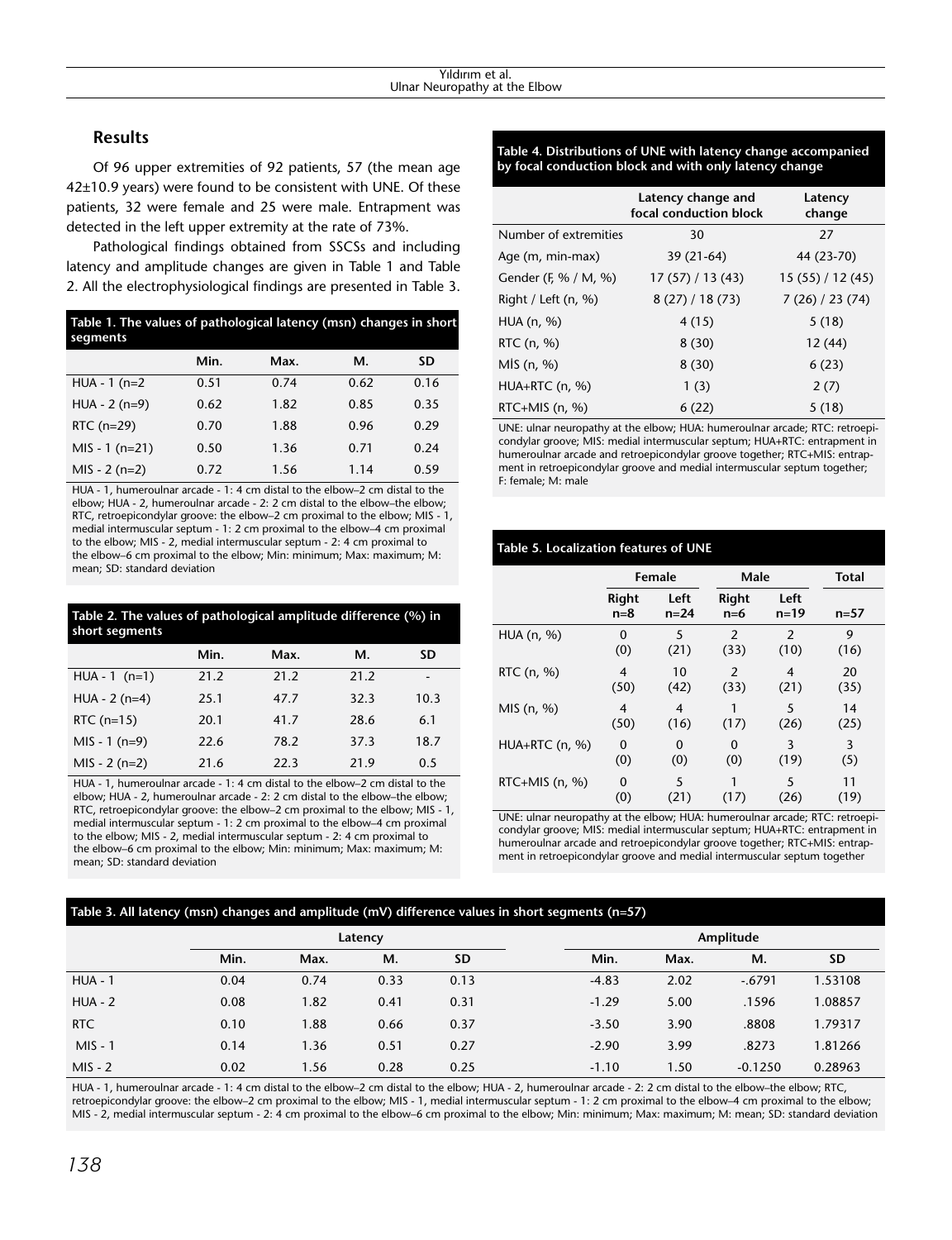Although the number of extremities in which latency change with focal conduction block was detected was 30, the number of extremities in which only conduction block was found was 27 (Table 4). In the evaluation of localization frequencies, RTC, MIS, RTC+MIS, HUA, and HUA+RTC were found as 35%, 25%, 19%, 16%, and 5%, respectively (Table 5).

## **Discussion**

In this study, the most common entrapment region of the ulnar nerve at the elbow was firstly RTC and then MIS. The least common region was HUA. It was observed that the number of patients diagnosed with focal conduction block that accompanied latency change was higher than the number of patients diagnosed only with latency change. In our study, it was detected that left dominance was available in patients with the diagnosis of UNE.

Electrodiagnostic tests can be restricted to the investigation of the accuracy of the pre-diagnosis established by a clinician or surgeon. Because the diagnostic value of routine motor conduction studies is lower, avoiding from standardized studies will keep patients away from unnecessary and disturbing procedures. The sensitivity of SSCS in the determination of UNE is similar to that of nerve conduction studies that are routinely performed, but its specificity is higher (3,5,6). Therefore, in our study, nerve conduction studies performed with stimulation below and above the elbow were not preferred, and SSCS was applied instead of them. The results were re-evaluated retrospectively using new reference values detected in a large population.

The general view based on a few studies conducted on this issue is that the ulnar nerve is mostly entrapped in RTC and/or HUA (8,10-12). Two studies are often reported as a basis for this information. In the study of Kanakamedala et al. (16), which was conducted on 13 patients, the rates of entrapment in RTC and HUA were reported as 62% and 28%, respectively. In the study conducted by Campbell et al. (17), in which they used intraoperative electroneurography by saying that "it was good, but not perfect", the results were consistent with this study, and the entrapment rates of RTC and HUA were reported as 69% and 23%, respectively. We assume that results different from those in our study may have resulted from the low number of patients in the first study and not using the SSCS technique, which has a high sensitivity and specificity in the detection of UNE, in both studies.

In the study of Kim et al. (18), which was published in 2003, they retrospectively examined the surgical exploration results of a large population (n=654), and they revealed that the most frequent region of lesion was the medial epicondyle proximal. The results of this study are similar to ours. However, it does not give a true opinion on the frequency of entrapment regions because it included ulnar nerve injuries such as gunshot injuries and lacerations to a large extent.

The entrapment of the ulnar nerve in the retroepicondylar groove and proximal was called as "tardy ulnar palsy", which is a terminology that is not often used currently. With the term "tardy", entrapments developing after a fracture or injury at

the elbow was implied (19). From our point of view, rarity of this kind of etiologies caused a relatively high frequency of HUA entrapments. The term of entrapment also covers traction and friction that develop in the nerve as well as nerve dysfunction occurring because of the increased compression of the surrounding anatomical structures on the nerve. Compression, traction, and friction mechanisms lead to pathology in the formation of ulnar neuropathy (12). The products that have come into our lives with developing technology and that are becoming more common with long-term use require the elbow to be used with prolonged increased flexion. In a study conducted by Gelberman et al. (20), it was demonstrated that elbow flexion over 130 degrees increased intraneural pressure with traction mechanism. We assume that an increased frequency of entrapment in the MIS region occurs with the traction and stretching mechanisms in this region of the nerve. Although the extension in the proximity of the medial epicondyle can reach to 10 mm with the elbow flexion, the extension to the region distal to the medial epicondyle (in HUA) can be 3–6 mm (21,22). Therefore, a more apparent extension that develops in the MIS region of the ulnar nerve with an increased elbow flexion causes this segment to remain relatively ischemic and the capacity to be stimulated is blocked. The reason for the increase in the frequency of neuropathy in the MIS region can be explained by this. On the other hand, RTC is the elbow region in which exposure to acute and chronic external compression is easier; therefore, the frequency rate of compression is higher. Moreover, recurrent subluxation of the ulnar nerve is one of the factors increasing UNE frequency in this region.

In the study of Visser et al. (5), which was conducted using SSCS in 2005 (n=60), entrapment was detected in the region distal to the medial epicondyle in 40% of patients and in the retroepicondylar groove in 35% of patients. SSCS was also used in this study, but it was applied with 8 cm technique instead of 10 cm technique. However, some of the MIS entrapments occur 4–6 cm proximal to the medial epicondyle and in the  $5<sup>th</sup>$  segment as in our study. Different results can be explained with this technical difference and also with that this study was conducted with a population in which technological applications requiring elbow flexion were not so common and not used in those years.

Focal conduction block is associated with the shorter duration of symptoms and younger age of patients (5). One of the potential weaknesses of our study is that the duration of symptoms was not investigated previously because of it being a retrospective study. UNE is a neuropathy that generally develops as acute (23). In acute compression neuropathies, the physiological response occurs as focal conduction block (24). In consistency with this situation, it was observed in our study that the number of patients determined with focal conduction block was higher than the number of patients diagnosed only with latency change.

In our study, UNE was detected in the left upper extremity at the rate of 75%. Although this seems irrational considering that the dominant hand of most people is the right hand, other studies also confirmed this result. In fact, when the dominant hand is actively used, the non-dominant hand and elbow re-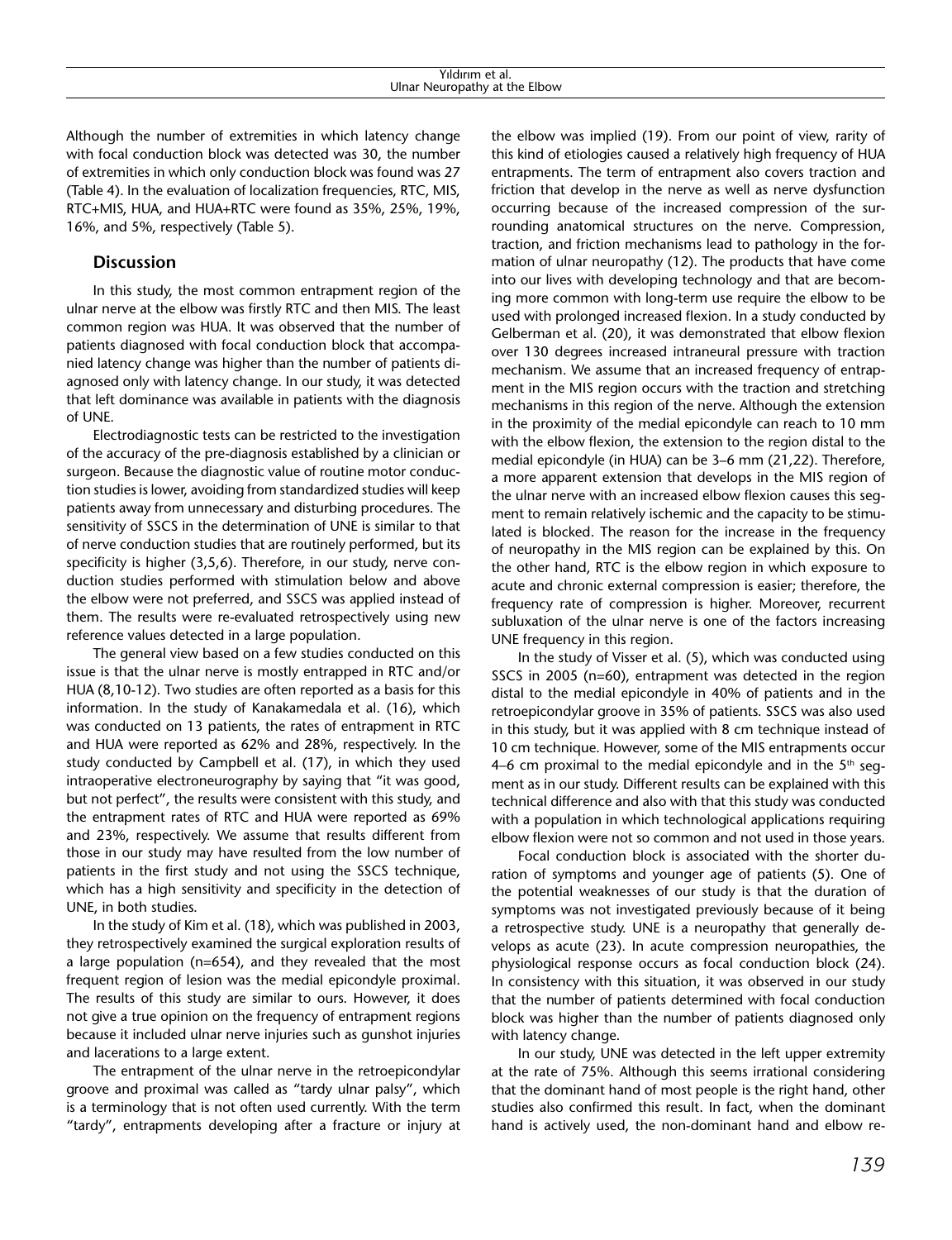main in the flexion position for holding objects or for leaning on a fixed surface. Also, in the studies of Todnem et al. (12) and Visser et al. (5), the rates of the left upper extremities with UNE were 79% and 65%, respectively.

Electrophysiological examination in association with the accurate detection of localization with SSCS is important for the elimination of other diagnoses, confirmation of pre-diagnosis, and choice of surgical treatment technique (8). In our study, anatomical naming of the area corresponding to the localization region that was determined with SSCS was used. In the previous studies conducted with the SSCS technique, the localization of entrapment in a 10 cm region proximal and distal to the elbow had been reported, but an exact anatomical definition had not been made.

UNE is a subject that has not reached a consensus with respect to its terminology. As is known, some researchers accept all UNE cases as "cubital tunnel syndrome" (25). On the other hand, for preventing confusion, some other researchers use the term "HUA" for the region that is anatomically corresponding to the "cubital tunnel" region, as in our study (8). Apart from that, there is no consensus on the entrapment regions. Campbell described four entrapment regions for the ulnar nerve at the elbow: MIS, RTC, HUA, and the exit point from the flexor carpi ulnaris (FCU) (18). On the other hand, according to Posner, there are five potential compression regions with the addition of the arcade of Struthers to the abovementioned regions (26). RTC is the region between the medial epicondyle and olecranon, HUA is approximately 3–25 mm distal to the medial epicondyle, and MIS starts from approximately 2 cm proximal to the medial epicondyle and extends on the upper arm (15,18,26). The arcade of Struthers is a fibrous structure located 6–10 cm proximal to the medial epicondyle, and its existence was revealed in 70% of people (27). Entrapments in this region are quite rare. The exit point from FCU is another rare entrapment region, and it occurs 4–7 cm below the medial epicondyle (28). Because SSCS was applied in a 10 cm area in our study, the exit point from FCU and the arcade of Struthers were not evaluated. The entrapments 0–4 cm distal to the medial epicondyle were accepted as HUA, the entrapments 0–2 cm proximal to the medial epicondyle were accepted as RTC, and the ones 2–6 cm proximal were evaluated as MIS entrapments. Nevertheless, because all these anatomical regions are extremely close to each other, the distance should be specified in cm according to a reference point (medial epicondyle, etc.), and the term "approximately" should be used in the reports to avoid possible anatomical variations among people.

The retrospective feature of our study and relatively low number of patients are the limitations of our study. On the other hand, the use of new reference values for patients evaluated electrodiagnostically with SSCS has strengthened the results of our study.

## **Conclusion**

The entrapment regions of the ulnar nerve at the elbow were RTC, MIS, and HUA according to the order of their frequency rates. The accurate detection of UNE localization can affect the treatment plan. The presence of focal conduction block that is revealed with SSCS and the effect of findings such as a localization region on the clinical symptoms can be determined with further prospective studies. Our study is important for the physician who diagnoses and the physician who plans the treatment to speak the same language in UNE for which different names are available for the same regions. Localization in UNE is clarified with electrodiagnostic evaluations and it should be clearly mentioned.

**Ethics Committee Approval:** Ethics committee approval was received for this study from the ethics committee of Kocaeli University.

**Informed Consent:** Due to the retrospective design of the study, informed consent was not taken.

**Peer-review:** Externally peer-reviewed.

**Author Contributions:** Concept - P.Y.; Design - P.Y.; Supervision - H.G.; Resource - P.Y., T.O.M., G.E.; Materials - P.Y., A.Y.; Data Collection and/or Processing - P.Y., A.Y., T.O.M., G.E.; Analiz ve/veya yorum / Analysis and/or Interpretation - P.Y., A.Y.; Literature Review - P.Y., T.O.M., G.E.; Writer - P.Y., H.G.; Critical Review - H.G.

**Conflict of Interest:** No conflict of interest was declared by the authors.

**Financial Disclosure:** The authors declared that this study has received no financial support.

### **References**

- 1. Merlevede K, Theys P, van Hees J. Diagnosis of ulnar neuropathy: a new approach. Muscle Nerve 2000;23:478-81. **[\[CrossRef\]](http://dx.doi.org/10.1002/(SICI)1097-4598(200004)23:4<478::AID-MUS4>3.3.CO;2-W)**
- 2. Mondelli M, Giannini F, Ballerini M, Gianneschi F, Martorelli E. Incidence of ulnar neuropathy at the elbow in the province of Siena (Italy). J Neurol Sci 2005;234:5-10. **[\[CrossRef\]](http://dx.doi.org/10.1016/j.jns.2005.02.010)**
- 3. Azrieli Y, Weimer L, Lovelace R, Gooch C. The utility of segmental nerve conduction studies in ulnar mononeuropathy at the elbow. Muscle Nerve 2003;27:46-50. **[[CrossRef](http://dx.doi.org/10.1002/mus.10293)]**
- 4. Beekman R, Van Der Plas JP, Uitdehaag BM, Schellens RL, Visser LH. Clinical, electrodiagnostic, and sonographic studies in ulnar neuropathy at the elbow. Muscle Nerve 2004;30:202-8. **[\[CrossRef\]](http://dx.doi.org/10.1002/mus.20093)**
- 5. Visser LH, Beekman R, Franssen H. Short-segment nerve conduction studies in ulnar neuropathy at the elbow. Muscle Nerve 2005;31:331-8. **[\[CrossRef\]](http://dx.doi.org/10.1002/mus.20248)**
- 6. Mesci E, Gunduz OH, Yagci İ, Us O, Akyuz G. Sensitivites of various electrophysiological methods in the diagnosis of ulnar neuropathy at the elbow. Neurosurg Q 2010;20:60-4. **[\[CrossRef](http://dx.doi.org/10.1097/WNQ.0b013e3181bd421d)]**
- 7. Korkmaz M, On AY, Caliş FA. Reference data for ulnar nerve short segment conduction studies at the elbow. Muscle Nerve 2011;44:783-8. **[\[CrossRef\]](http://dx.doi.org/10.1002/mus.22193)**
- 8. Landau ME, Campbell WW. Clinical features and electrodiagnosis of ulnar neuropathies. Phys Med Rehabil Clin N Am 2013;24:49-66. **[\[CrossRef\]](http://dx.doi.org/10.1016/j.pmr.2012.08.019)**
- 9. Darowish M, Lawton JN, Evans PJ. Q: What is cell phone elbow, and what should we tell our patients? Cleve Clin J Med 2009;76:306-8. **[\[CrossRef\]](http://dx.doi.org/10.3949/ccjm.76a.08090)**
- 10. Chimenti PC, Hammert WC. Ulnar Neuropathy at the Elbow: An Evidence-based Algorithm. Hand Clin 2013;29:435-42. **[[CrossRef\]](http://dx.doi.org/10.1016/j.hcl.2013.04.013)**